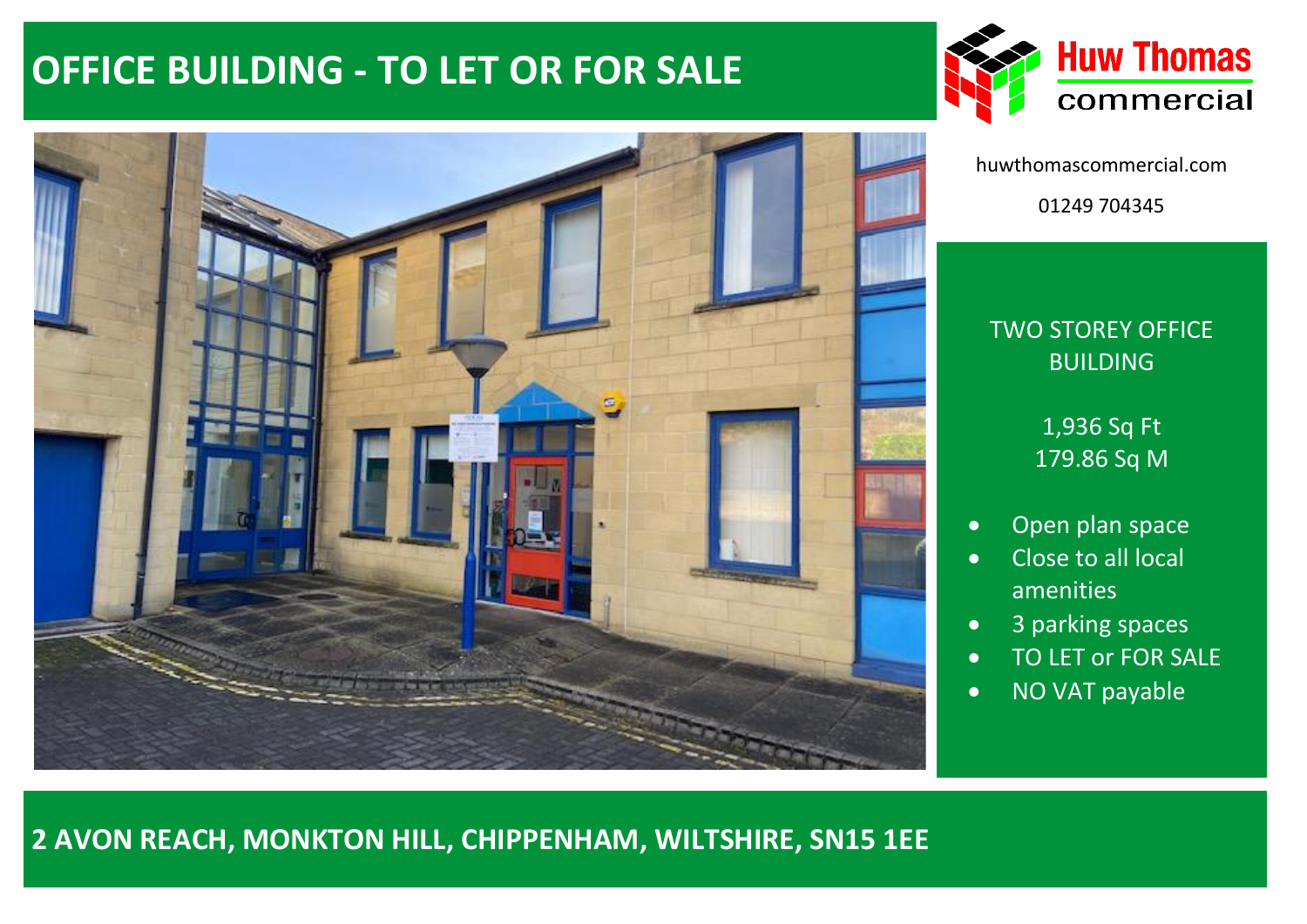#### **LOCATION**

Chippenham is a popular and expanding town situated approximately 4 miles south of Junction 17 of the M4 motorway. The town has a current population in the region of 40,000 people.

Avon Reach is a modern office development located adjacent to the River Avon, in the centre of Chippenham on Monkton Hill, close to all town centre amenities. The property is a 3 minute walk from Chippenham's main line railway station and the High Street.

#### **DESCRIPTION**

Number 2 is a mid-terrace building. The ground floor entrance door leads into a lobby with access to a disabled person toilet facility, doorway to the ground floor office suite and stairs leading to the first floor offices.

The ground floor suite is mainly open plan with a single-glazed screen partition separating off one office suitable for a meeting room. There is dado trunking and some in floor trunking boxes.



Ground floor looking to rear



Ground floor looking to front

There is also a small partitioned kitchen and a server room.



Ground floor kitchen

At first floor level, at the top of the stairs is a single toilet and doorway into the first floor office suite.

As with the ground floor, the first floor is mainly open plan with a glazed partition screen separating off one room at the rear of the floor with attractive views out over the River Avon and Island Park.

To the front is a small partitioned storeroom and there are built-in storage cupboards within the open plan area.

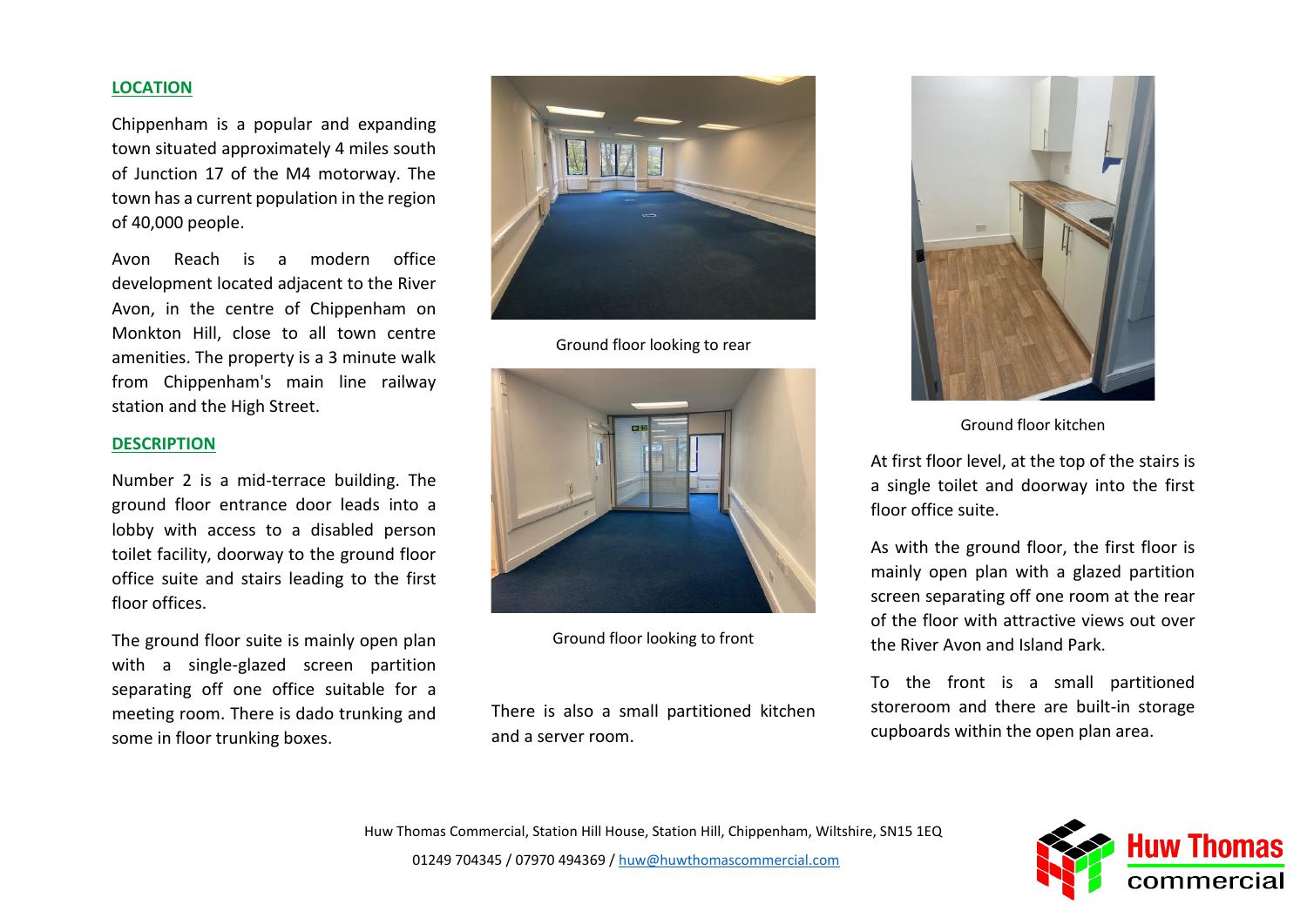There is also a "breakfast bar" area within the open plan area, with sink & drainer and fitted kitchen units.

Both floors have carpet floor covering, gas fired central heating and electric lighting.



First floor looking to rear



First floor open plan kitchen area



River view from first floor office

### **ACCOMMODATION**

The building has been measured on a net internal floor area basis and has the following approximate floor areas.

|              | Sq M   | Sq Ft |
|--------------|--------|-------|
| Ground floor | 81.57  | 878   |
| First floor  | 98.29  | 1,058 |
| Total        | 179.86 | 1,936 |

# **CAR PARKING**

There are 3 allocated car parking spaces with the building.

There is 2 hour free parking on street in Monkton Hill and longer term pay and display parking available a short distance

away in both the Bath Road and Sadlers Mead car parks.

# **TERMS**

The building is available either by way of a new lease for a term of years to be agreed, or alternatively by way of freehold sale.

Any lease granted will be excluded from the renewal provisions of the Landlord & Tenant Act 1954.

### **RENT & PRICE**

Rent: £23,500 per annum.

Freehold price: £300,000 subject to contract.

The property is not registered for VAT, so no VAT is payable on the rent or purchase price.

# **SERVICE CHARGE**

A service charge is payable to cover a contribution toward any external repair and maintenance required, the insurance of the building and the Avon Reach service charge for the maintenance of the common areas of the Avon Reach development.

Huw Thomas Commercial, Station Hill House, Station Hill, Chippenham, Wiltshire, SN15 1EQ

01249 704345 / 07970 494369 [/ huw@huwthomascommercial.com](mailto:huw@huwthomascommercial.com)